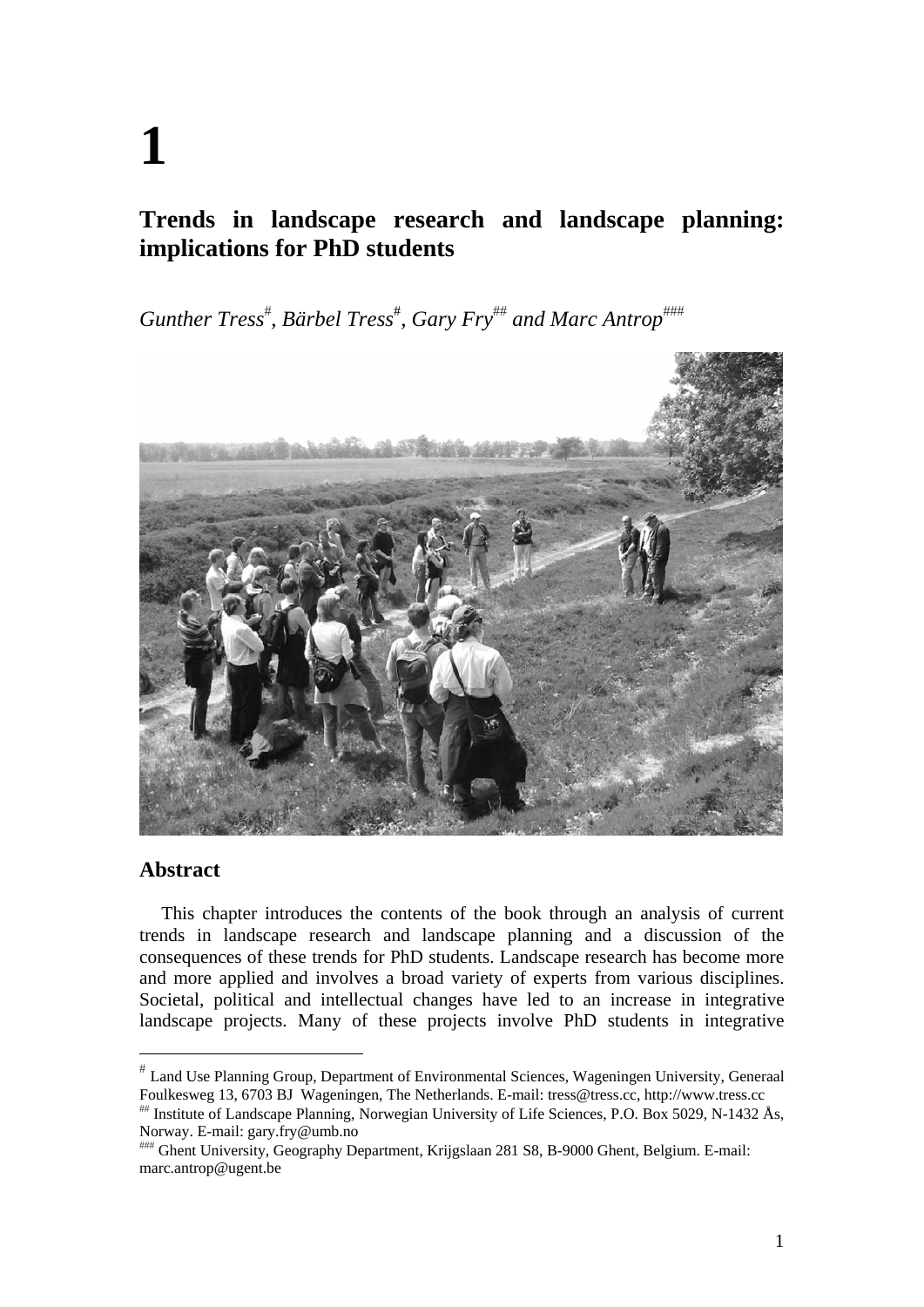landscape research. To gain an insight into the way PhD students cope with the challenges of integrative research, we used a questionnaire survey to ask 30 PhD students attending a course on integrative landscape research about their experiences of working in integrative research. From their answers and discussions during the course, we identified six key challenges for PhD students in integrative research projects: (i) defining concepts related to integrative research; (ii) coping with epistemological differences across knowledge cultures; (iii) coping with high expectations of the results and products of integrative research; (iv) involving stakeholders and the general public; (v) overcoming organizational barriers; and (vi) communicating and publishing successfully.

**Keywords:** postgraduates; interdisciplinary; transdisciplinary; integrative research; barriers to integration

### **Introduction: From landscape research to landscape planning**

This chapter introduces current trends and developments in landscape research and landscape planning in order to identify the societal and academic context for an increasing number of PhD projects. We discuss the consequences and challenges of these trends for postgraduate and PhD students and relate these to the structure and content of this book.

Landscape research is still a young field of research but is increasingly attracting researchers from various disciplinary and academic backgrounds. The concept of landscape is not new and has been studied and debated many times (Bender 1993; Muir 1999; Antrop 2000; Tress and Tress 2001; Cosgrove 2003). The subject of study, the landscape, is of interest to many fields of research. However, differences can be made between research taking place *in* landscapes and research *on* landscapes.

To clarify our understanding, we propose definitions of landscape, landscape research and landscape planning. We follow the European Landscape Convention and define *landscapes* as areas, as perceived by people, whose character is the result of the action and interaction of natural and/or human factors (Council of Europe 2000). *Landscape research* investigates problems and perspectives related to different uses and perceptions of landscapes and the different interests of a wide range of actors. Landscape research also analyses the complex relationships between spatial systems and these actors. By *landscape planning* we mean the primary attempt to influence the spatial organization of landscapes. This is achieved by making trade-offs between different needs, demands, values and land uses. Landscape planning deals with the difficult question of how to solve land-use conflicts between different interest groups and proposes strategies for future development and organization of a landscape. The European Landscape Convention describes landscape planning as a strong forwardlooking action to enhance, restore or create landscapes (Council of Europe 2000).

Since the 1990s, interest in landscape research has increased and more funding has been available for landscape studies (Tress, Tress and Fry 2005b). Along with the increasing number of landscape research projects, other demands grew. Research projects are increasingly required to have a more applied profile and relevance for society, especially in relation to the development of landscape policy and planning. This is not unique to landscape research but valid for many fields of research related to the management of natural and cultural resources. As a field with a focus on spatial development, landscape research is expected to contribute to solving the growing number of land-use conflicts and environmental problems in landscapes at local, regional, national and international levels. Projects have got bigger in terms of budget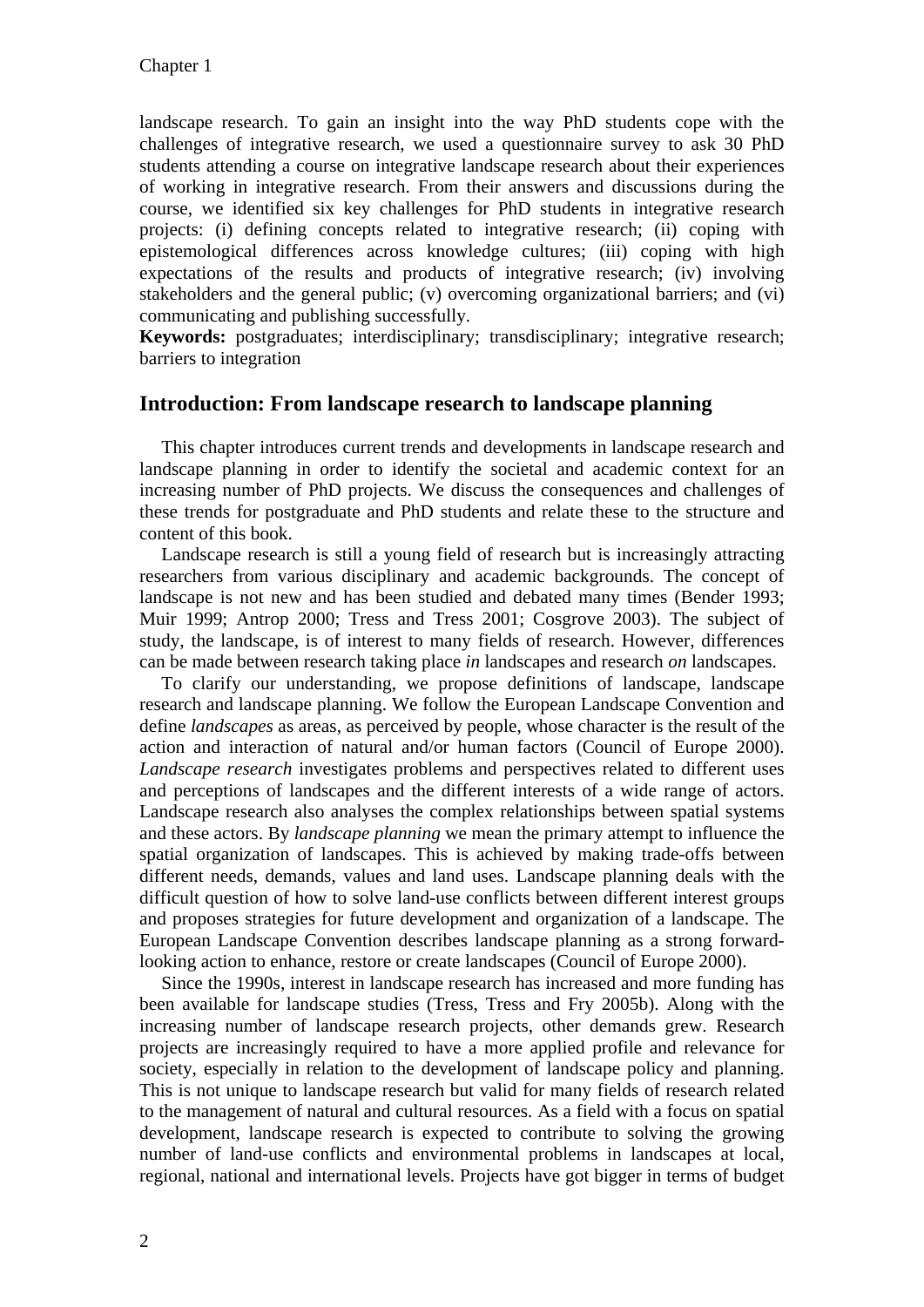and numbers of researchers involved. Research networks have also grown and they expand across national borders. The increasing complexity of landscape management problems was the main argument used to involve more disciplines in projects established to investigate and solve these problems. As a result, problem-solving and the social relevance of landscape research gained greater importance. The involvement of a broader spectrum of disciplines and expert knowledge in a project promised a greater success in solving landscape problems. Landscape researchers discovered the limitations of disciplinary ways of research and problem-solving and increased their cooperation and interaction with disciplines and fields working on similar topics (Toth 1988; Sancar 1993; Naveh 1995; Di Castri 1997; Hobbs 1997; Antrop 2000; Décamps 2000; Pickett, Cadenasso and Grove 2004).

These societal, political and intellectual changes led to an increase in integrative (i.e., interdisciplinary and transdisciplinary) landscape projects, where the cooperation of disciplines across their disciplinary boarders and the involvement of stakeholders and end-users of research results were involved. Interdisciplinarity means the involvement of several unrelated academic disciplines in a way that forces them to cross subject boundaries to create new knowledge and theory and solve a common research goal. Transdisciplinarity means the integration of both academic researchers from different unrelated disciplines and non-academic participants to research a common goal and create new knowledge and theory (Tress, Tress and Fry 2005a; in press). Integrative research efforts were seen as the most suitable approaches to cope with a variety of problems related to landscapes. Integrative landscape research teams include researchers from geography, philosophy, planning, architecture, ecology, law, history, landscape ecology, biology, sociology, psychology, archaeology and others. Expectations from society, funding bodies and researchers towards the outcome and added value of integration are extensive and ambitious.

Integrative landscape research is no easy task, and researchers, research managers and research councils have to struggle with the operationalization of integration. Thus, integrative research is both a challenge and an opportunity for landscape research and planning. It is a challenge because the overlap between landscape research and landscape planning increases and risks blurring the boundaries between research and application (Fry, Tress and Tress 2004; Tress, Tress and Fry 2005b). It is an opportunity because the broad range of different expertises involved makes integrative approaches more likely to find new and innovative approaches to solving environmental problems. These may include problems related to environmental pollution, nature conservation, urban sprawl, rural development, health issues, tourism, recreation, cultural heritage, hazard research and others. These problems are neither new nor specific landscape problems. However, they open great future opportunities for landscape researchers and landscape planners because of the problems' spatial components, their integrated, complex nature, and the advances already made in integrative research.

Today, a growing number of PhD students are involved in integrative landscape research. They are stimulated by the prospect of merging knowledge communities with expertise on landscapes in order to gain better understanding of their research subjects. At the same time, theory and methods for use in integrative landscape research are still evolving and mostly at an early phase of development. As with the early phases of any academic realm, there exist many tensions and conflicts over the choice of appropriate epistemological models.

The landscape concept itself and the wish to integrate is often the key motivation for integration in PhD projects. In this chapter, we identify some of the challenges that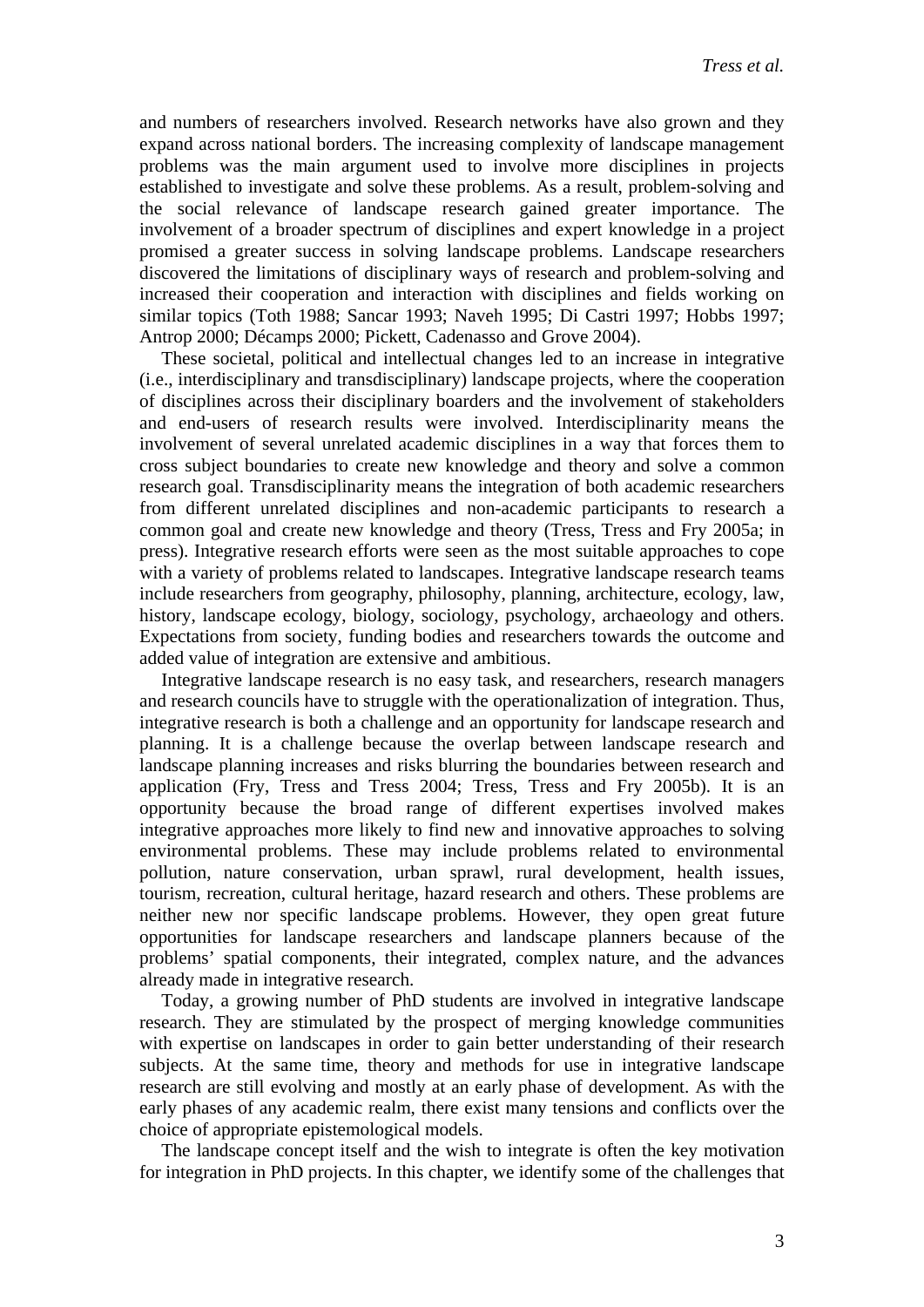PhD students and postgraduates face when involved in integrative landscape research. The contributions in this book aim at providing help to cope with these challenges and illustrate how integrative research concepts can successfully be applied.

We have chosen the book title "From landscape research to landscape planning" because we observed that many of the current research activities on landscape are located somewhere between pure landscape research and landscape planning. The aim of this book is to illustrate how we can integrate different disciplines in landscape research and to examine the concrete experiences of PhD students involved in the process of integrative landscape research.

# **A PhD student's perspective on integrative landscape research and landscape planning**

In June 2004, we organized a one-week PhD master class on "Integrative research for the planning and management of sustainable landscapes" to help PhD students cope with the increasing demands of integrative landscape research. The 30 PhD students who participated in the international PhD master class were selected from a group of 60 applicants. All selected students were involved in PhD projects on landscape issues and had chosen to apply integrative approaches for their studies. The PhD students had diverse backgrounds in landscape-related fields such as landscape ecology, landscape architecture, sociology, natural-resource management, environmental studies, landscape planning, engineering, geography, agricultural sciences, forestry, policy studies, ecology, biology, nature conservation, and history. Twenty of the students were female, ten male. Most of them were in the first or second year of their PhD study. Ten students were near completion of their PhD study and planned to submit their work either in the same year as the course or in the following year.

At the outset of the master class, all PhD students received a short questionnaire to survey the students' perspective on integrative research in relation to their own PhD project. The aim of the survey was to get an overview on the students' experiences with integrative research concepts and to let them reflect on problems and limitations of these concepts in relation to their own projects. This reflection stimulated the further discussion on integrative research during the master class. It also reflected some of the key challenges students faced in their studies. The most important challenges identified were addressed directly at the course and are also discussed in this book. The questionnaire comprised five questions that were answered within 30 minutes by each student. All answers were recorded anonymously. Each questionnaire was assigned a code (PhD-01, PhD-02, PhD-03 etc.) for internal identification.

#### **Survey results**

The first question we asked was "How would you define interdisciplinarity and transdisciplinarity?". The answers were very diverse. Some responses reflected literature readings, others practical experiences. Some respondents had probably not thought in depth about the terms before. Some selected examples of the answers are presented in Table 1, split into interdisciplinarity and transdisciplinarity.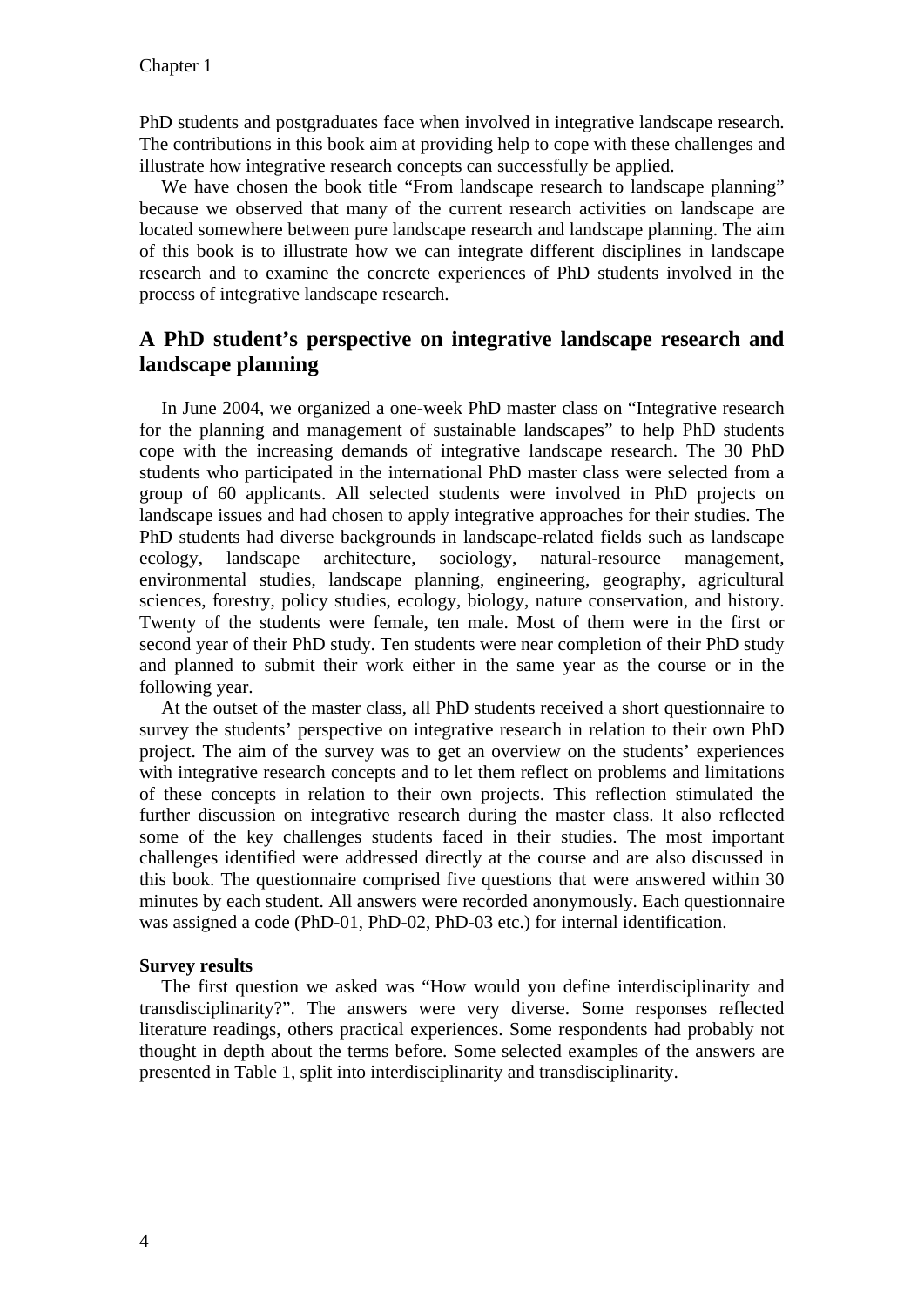| No.                  | <b>Postgraduate's statement</b>                                                                                                                                                   | Code       |  |  |
|----------------------|-----------------------------------------------------------------------------------------------------------------------------------------------------------------------------------|------------|--|--|
| Interdisciplinarity: |                                                                                                                                                                                   |            |  |  |
| $\mathbf{1}$         | "researchers stay in their own disciplines but engage with others<br>outside their disciplines to find integrated solutions"                                                      | $(PhD-01)$ |  |  |
| $\overline{2}$       | "several disciplines study a subject separately and at the end a<br>synthesis is made"                                                                                            | $(PhD-10)$ |  |  |
| 3                    | "when scientists combine disciplines in their research generally"                                                                                                                 | $(PhD-11)$ |  |  |
| $\overline{4}$       | "working together but keeping to own disciplinary boundaries"                                                                                                                     | $(PhD-12)$ |  |  |
| 5                    | "a phase when experts from different fields research the same<br>topic"                                                                                                           | $(PhD-13)$ |  |  |
| 6                    | "the different disciplines might use each other's results, but arrive<br>at their own disciplinary conclusions and answers"                                                       | $(PhD-14)$ |  |  |
| $\overline{7}$       | "different subjects working together without crossing borders of<br>subjects – more of academic use"                                                                              | $(PhD-17)$ |  |  |
| Transdisciplinarity: |                                                                                                                                                                                   |            |  |  |
| 8                    | "is evolving from two or more disciplines merging into a new<br>scientific field"                                                                                                 | $(PhD-02)$ |  |  |
| 9                    | "a project that is interdisciplinary in nature and which also<br>includes a public input component"                                                                               | $(PhD-04)$ |  |  |
| 10                   | "several disciplines define a goal for their work and exchange<br>information while developing the project. The result is integrated"                                             | $(PhD-10)$ |  |  |
| 11                   | "when a concrete problem is solved using different disciplines"                                                                                                                   | $(PhD-11)$ |  |  |
| 12                   | "different disciplines work on the same question.<br>Transdisciplinary research will thus arrive at an answer or<br>solution, which could not be achieved by only one discipline" | $(PhD-14)$ |  |  |

Table 1. Selected examples of postgraduates' understandings of interdisciplinarity and transdisciplinarity

The second question was "Where on a scale from a disciplinary approach to high integration is your PhD project placed? (Scale from 1 to 5, where  $1 =$  disciplinary and  $5 =$  integrative)". The mean score of all answers was 3.52 with a variance from 2 to 5. No student considered his/her own project as disciplinary. Three students had placed their own project on the scale as 5 (integrative).

The third question was "What was your motivation to choose an integrative approach in your PhD project?". Here, the PhD students expressed different reasons for being engaged in integrative research such as personal interest, belief that results will be more useful, availability of funds, type of study object demanding such an approach, societal demand, and the offer to join a larger project. Selected examples of the responses are shown in Table 2.

The fourth question was "How do you think your results will differ from those of a disciplinary perspective?". These statements were very diverse as shown in Table 3. Some respondents did not know what difference to expect by applying an integrative instead of a disciplinary approach. Other respondents expressed the potential for greater applicability of results, especially in a planning context, whereas others acknowledged that integrative results might lose depth in favour of breadth.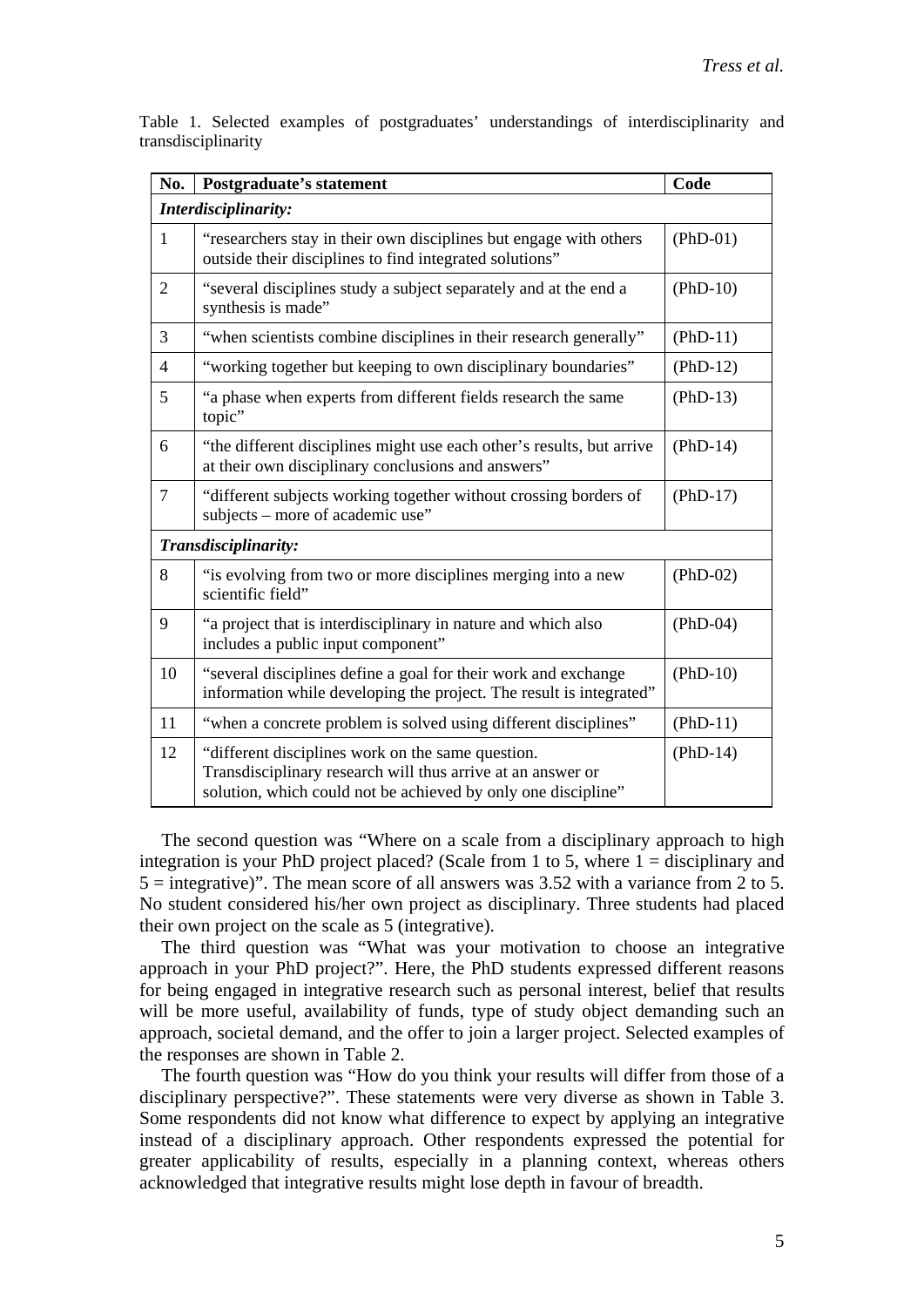Table 2. Selected examples of postgraduates' motivations for applying integrative approaches in their PhD projects

| No.            | Postgraduate's statement                                                                                                                                                                                           | Code       |
|----------------|--------------------------------------------------------------------------------------------------------------------------------------------------------------------------------------------------------------------|------------|
| $\mathbf{1}$   | "I enjoy the challenge of inter/transdisciplinary research and problem-<br>solving"                                                                                                                                | $(PhD-01)$ |
| $\overline{2}$ | "I think the combination of the two approaches [interdisciplinarity and<br>transdisciplinarity] will create new knowledge. The objects of my study<br>have not been studied in this way before"                    | $(PhD-03)$ |
| 3              | "Strong feeling that things that really matter cannot be talked about, if<br>some integration is not taking place"                                                                                                 | $(PhD-06)$ |
| $\overline{4}$ | "I believe we can achieve more useful results for an actual rural<br>development"                                                                                                                                  | $(PhD-08)$ |
| 5              | "I am interested in sustainability issues and one cannot study<br>sustainability without an integrative approach"                                                                                                  | $(PhD-11)$ |
| 6              | "I am not sure whether my approach is really integrative. However,<br>when studying such complex issues like landscape dynamics, I think it<br>is crucial to use approaches from different scientific disciplines" | $(PhD-14)$ |
| $\overline{7}$ | "A combination of chance and funding potentials and increasing sense<br>that crossing perceived disciplinary boundaries and integrating<br>knowledge cultures makes for fruitful research"                         | $(PhD-15)$ |
| 8              | "Since I want to understand what is going on in my case study area in<br>terms of land-use changes, it is obvious for me to talk with the people<br>who are dealing with it"                                       | $(PhD-21)$ |
| 9              | "Simple disciplinary approaches are not suitable to face 'real world'<br>problems"                                                                                                                                 | $(PhD-23)$ |
| 10             | "I was asked to participate in a project that was interdisciplinary<br>already"                                                                                                                                    | $(PhD-24)$ |

In the last question we asked "What are the three biggest challenges for you as a PhD student in achieving integration?". Two clear groups of answers could be identified. The first group included challenges that are related to the subject of the study as well as to methodological or epistemological constraints. The second group included challenges that were related to infrastructure, supervision, merit, recognition by colleagues and other more practical issues. Two students perceived "completing the PhD" itself as one of the biggest challenges. Selected examples of responses are shown in Table 4.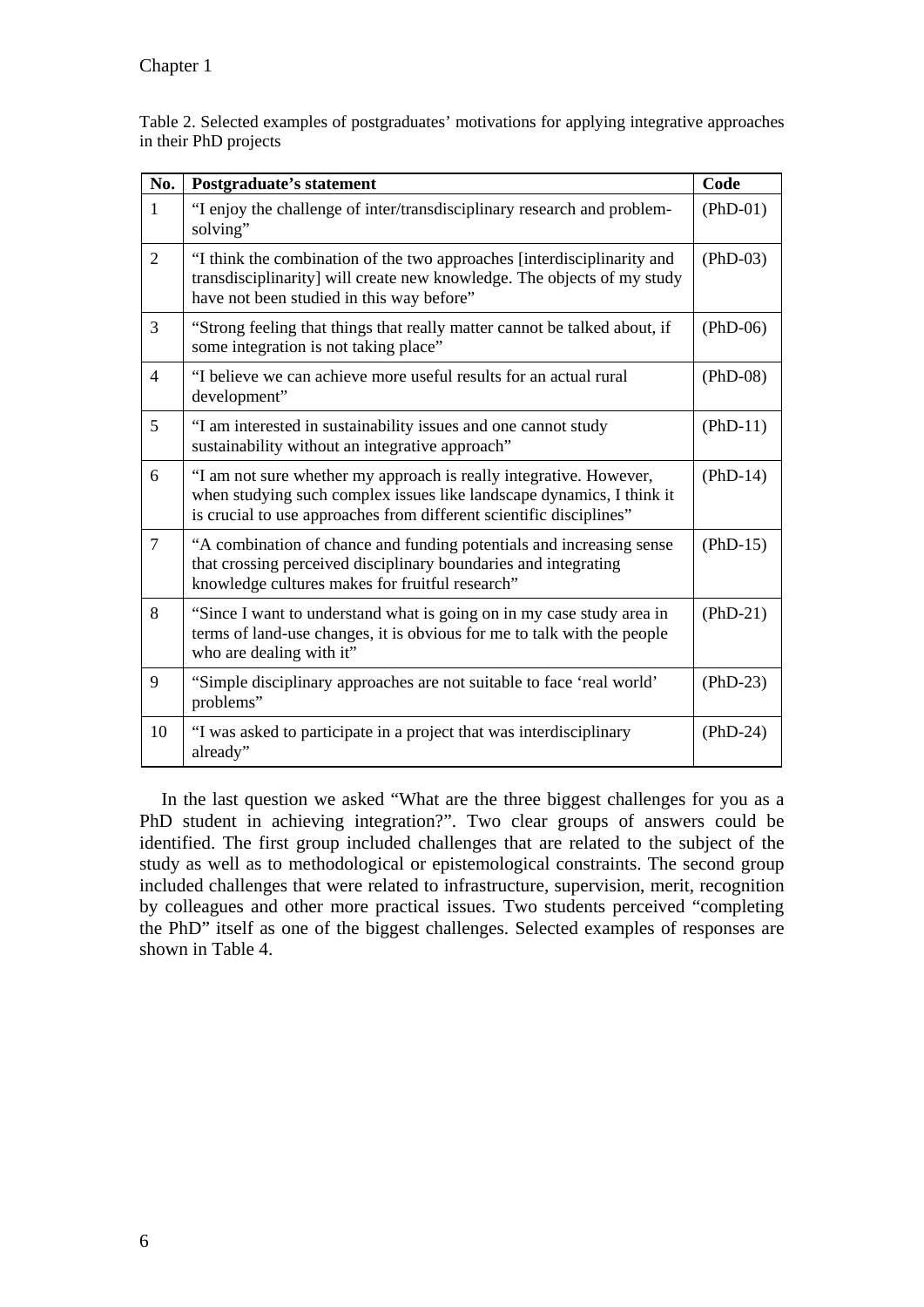| No.            | Postgraduate's statement                                                                                                                                                                                       | Code       |
|----------------|----------------------------------------------------------------------------------------------------------------------------------------------------------------------------------------------------------------|------------|
| 1              | "By using an interdisciplinary approach it should be possible to use<br>more and different sources and to give my project a planning<br>dimension which would be impossible without an integrated<br>approach" | $(PhD-03)$ |
| 2              | "I don't know"                                                                                                                                                                                                 | $(PhD-05)$ |
| 3              | "I will go deeper into the causes of the issues I address"                                                                                                                                                     | $(PhD-10)$ |
| $\overline{4}$ | "I think you can see a problem more clearly if you try to look at it<br>from different perspectives or points of view"                                                                                         | $(PhD-13)$ |
| 5              | "In attempting breadth I may lose some depth"                                                                                                                                                                  | $(PhD-15)$ |
| 6              | "The disciplinary perspective is more concerned with theories and<br>paradigms. My research however would (hopefully) be more practical<br>and produce applicable knowledge to everyday conservation"          | $(PhD-16)$ |
| 7              | "I hope they will be useful for practical use"                                                                                                                                                                 | $(PhD-17)$ |
| 8              | "Integrative research is more complex and thus more applicable in<br>practice and for land users"                                                                                                              | $(PhD-19)$ |
| 9              | "Less reliability and validity of results in a strongly scientific<br>understanding"                                                                                                                           | $(PhD-23)$ |
| 10             | "Gives answers and questions that are more demanded by society"                                                                                                                                                | $(PhD-24)$ |

Table 3. Selected examples of postgraduates' expectations towards differences between results deriving from a disciplinary and integrative perspective

Table 4. Selected examples of biggest challenges for postgraduates in achieving integration

| No.            | Postgraduate's statement                                                                                                                                                                       | Code       |
|----------------|------------------------------------------------------------------------------------------------------------------------------------------------------------------------------------------------|------------|
| 1              | "lack of supervisory expertise in crossdisciplinary research, lack of<br>established methodologies, isolation from other researchers with<br>similar projects"                                 | $(PhD-01)$ |
| $\overline{2}$ | "getting understanding and acceptance from other disciplines or people<br>with a more 'classical' background"                                                                                  | $(PhD-05)$ |
| 3              | "how to formalize indigenous/local knowledge into 'universal'<br>academic language and vice versa"                                                                                             | $(PhD-06)$ |
| 4              | "making others realize the benefits of integration; how to behave in<br>integrated work in order to avoid competition among team members;<br>adapting to each other's language and priorities" | $(PhD-10)$ |
| 5              | "to be sufficiently persuasive to attract the attention and the<br>understanding of planners"                                                                                                  | $(PhD-18)$ |
| 6              | "to complete"                                                                                                                                                                                  | $(PhD-20)$ |
| $\tau$         | "reaching depth"                                                                                                                                                                               | $(PhD-22)$ |
| 8              | "focusing on really important aspects and not losing myself in all the<br>possibilities"                                                                                                       | $(PhD-23)$ |
| 9              | "the limitations of my own mind! And time to get into the minds<br>(concepts and language) of the other participants"                                                                          | $(PhD-24)$ |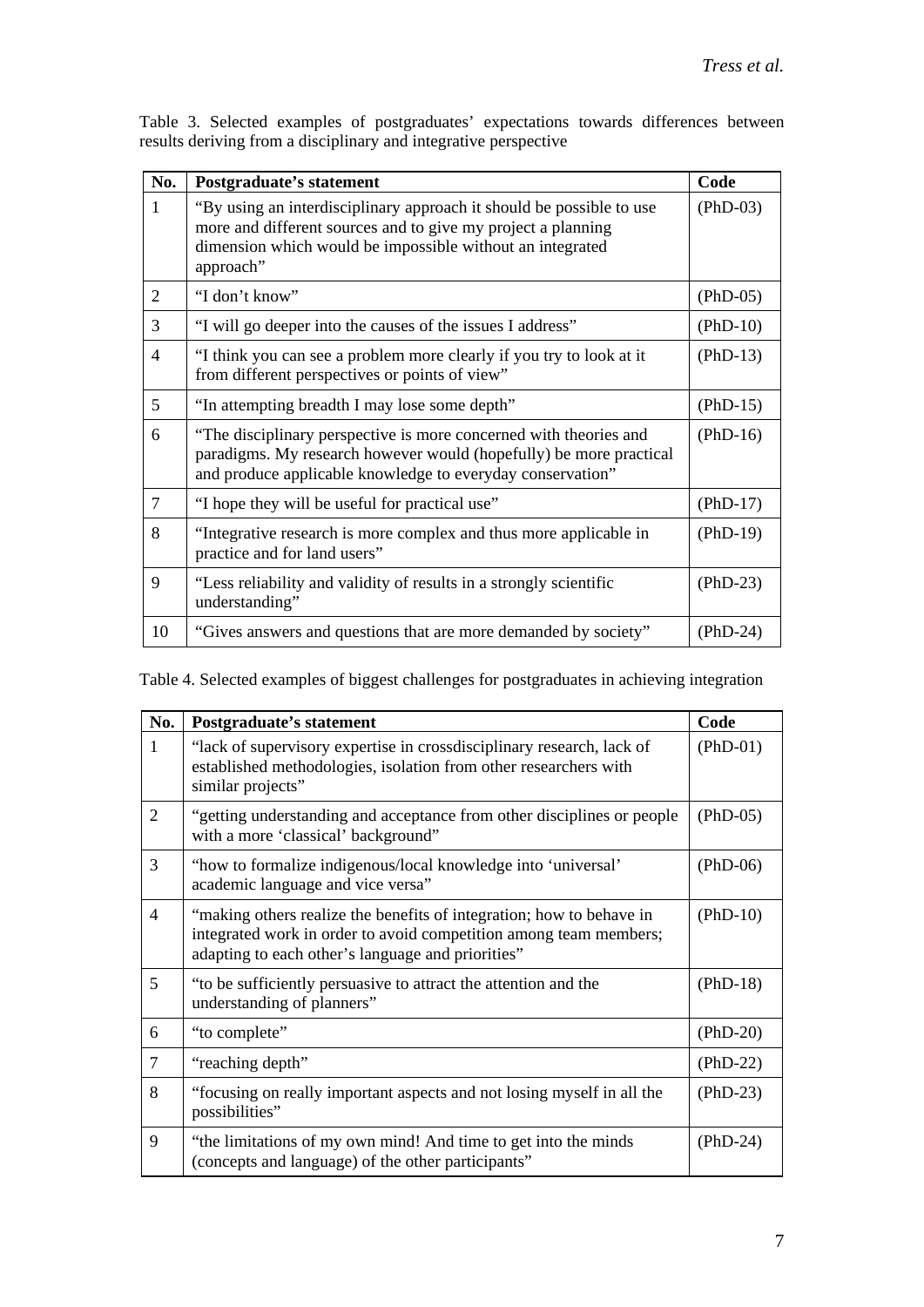### **Key challenges**

The analysis of the PhD students' responses, the discussions at the course and experiences from similar courses have revealed several challenges facing PhD students when involved in integrative landscape research.

- 1. *Terminology:* The understanding of terms such as 'interdisciplinary', 'transdisciplinary' and 'integrative' is obviously not clear. PhD students use the approaches in different ways, which is not exceptional because established researchers do the same. The consequences of such use are that communication and exchange of knowledge about integrative concepts is difficult and sometimes impeded (Tress, Tress and Fry 2005b; in press).
- 2. *Epistemology:* How is it possible to integrate different disciplines, e.g. from social sciences and natural sciences? This is a crucial question because PhD students might act as mediator between different research cultures. The theoretical and methodological toolkit to tackle the epistemological challenge is still very limited.
- 3. *Expectations:* High expectations are placed on the integration process, either by the researchers themselves or by society. PhD students acknowledge that their research needs to be useful and applicable to solve 'real world' problems. However, expectations may be far too high to be achieved within a PhD project. Sometimes, the aspect of solving real-world problems is put in the fore at the cost of knowledge production and contribution to progress in science.
- 4. *Stakeholder involvement:* The involvement of stakeholders and the general public is another challenge to PhD students in integrative landscape projects. To what degree should stakeholders be involved and which role do they have in a project?
- 5. *Organization:* Organizational and institutional limitations make it difficult to facilitate the integration process. PhD students are isolated from each other, lack competent supervision, face time pressure and fear getting lost in the expectations of considering too many aspects at the same time.
- 6. *Communicating and publishing:* Communication across disciplinary boundaries is more difficult, but becomes crucial when doing integrative landscape research. Publishing is expected from PhD students and an important aspect of their future academic careers, but remains a major problem.

# **The structure of this book**

The aim of the contributions in this book is to help overcome the challenges and barriers identified. The book offers guidelines for PhD students to cope with the challenges of a doctorate in integrative landscape research and to find their own role in integrative research. The book is structured in four parts dealing with (i) the development of integrative theory and concepts; (ii) the development of integrative tools and methods; (iii) training and education for integration; and (iv) the application of integrative concepts in landscape research.

The first part deals with the development of integrative theory and concepts. This part proposes a clarification of terminology of concepts with the aim to support effective communication on and application of integrative concepts. It addresses the application and meaning of the landscape concepts in different academic domains and introduces the emerging domain of transdisciplinary landscape sciences.

In the second part, the chapters present tools and methods that help facilitate integration in landscape research and planning and especially discuss the challenges of stakeholder involvement in landscape research. The chapters illustrate what kind of tools and methods can help to achieve integration in landscape studies.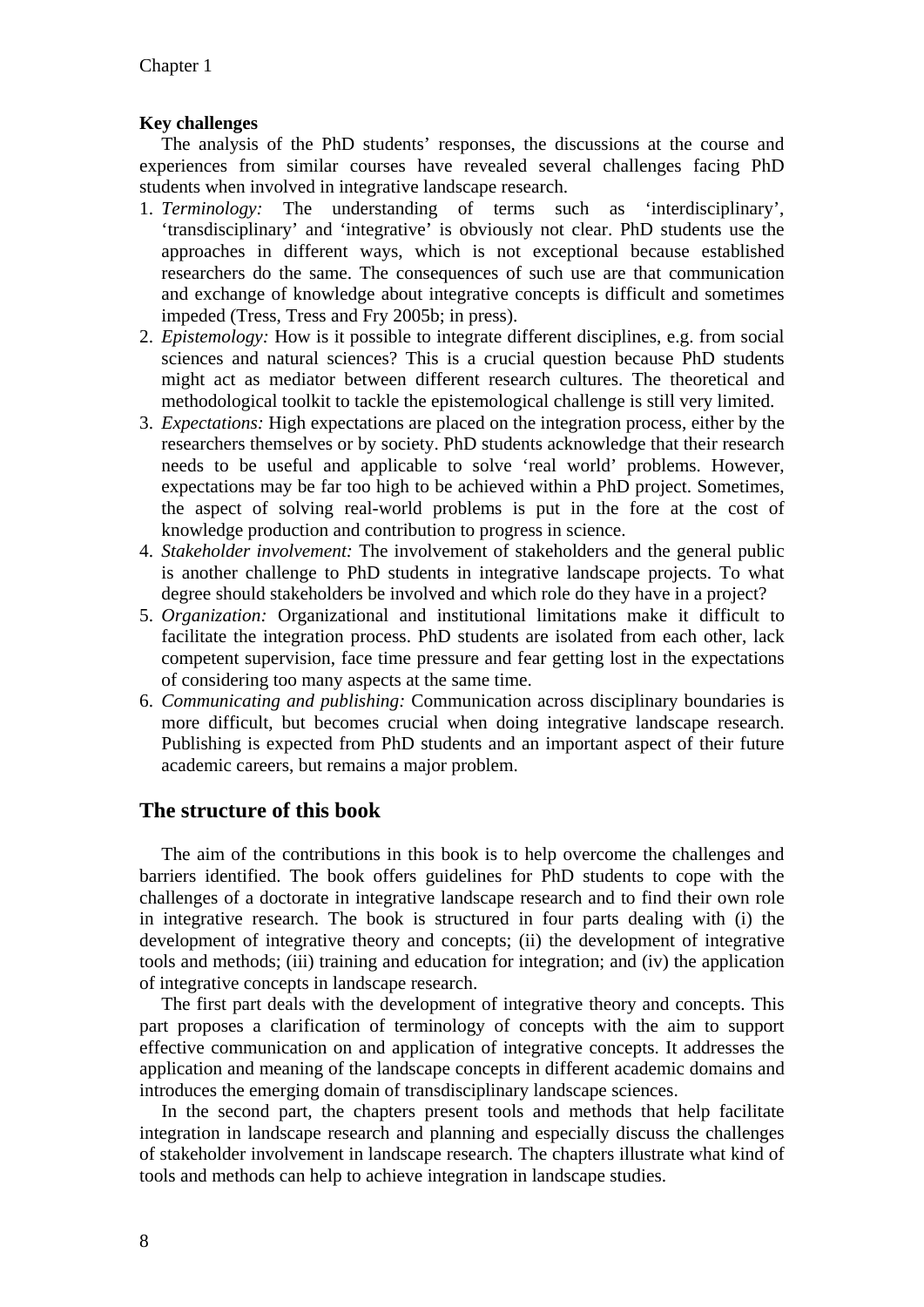In the third part, the chapters discuss the educational premises and training needs for integration, present strategies for successful communication in integrative projects, suggest key steps to cope successfully with the challenges of integration and project organization, and present guidelines for publishing a research paper from integrative research.

In the fourth part, application of integrative concepts, the ten chapters exemplify ways to approach successful integration in PhD projects.

The book closes with presenting strategies for PhD students to survive in integrative landscape research. Through this, we wish to stimulate the exchange of practical and theoretical ideas on integrative research among postgraduate students and encourage them to further develop and apply strategies to cope with the challenges they face from an early stage in their study.

### **Acknowledgements**

We thank the PhD students at the course for participating in the survey.

#### **References**

- Antrop, M., 2000. Geography and landscape science. *Belgian Journal of Geography. Belgeo special issue. 29th International Geographical Congress* (1/4), 9-35.
- Bender, B., 1993. Landscape: meaning and action. *In:* Bender, B. ed. *Landscape, politics, and perspectives*. Berg, Oxford, 1-17.
- Cosgrove, D., 2003. Landscape: ecology and semiosis. *In:* Palang, H. and Fry, G. eds. *Landscape interfaces: cultural heritage in changing landscapes*. Kluwer Academic Publishers, Dordrecht, 15-20. Landscape series vol. 1.
- Council of Europe, 2000. *European landscape convention*. Council of Europe. [http://www.coe.int/t/e/Cultural\_Co-operation/Environment/Landscape/]
- Décamps, H., 2000. Demanding more of landscape research (and researchers). *Landscape and Urban Planning,* 47 (3/4), 105-109.
- Di Castri, F., 1997. Editorial: Landscape ecology in a changing globalized environment. *Landscape Ecology,* 12 (1), 3-5.
- Fry, G., Tress, B. and Tress, G., 2004. The potential and limitations of integrated grassland research. *In:* Lüscher, A., Jeangros, B., Kessler, W., et al. eds. *Land use systems in grassland dominated regions: proceedings of the 20th general meeting of the European Grassland Federation, Luzern, Switzerland, 21-24 June 2004*. vdf Hochschulverlag AG an der ETH Zürich, Zürich, 1157-1167. Grassland Science in Europe no. 9.
- Hobbs, R.J., 1997. Future landscapes and the future of landscape ecology. *Landscape and Urban Planning,* 37, 1-9.
- Muir, R., 1999. *Approaches to landscape*. MacMillan Press, London.
- Naveh, Z., 1995. Interactions of landscapes and cultures. *Landscape and Urban Planning,* 32 (1), 43-54.
- Pickett, S.T.A., Cadenasso, M.L. and Grove, J.M., 2004. Resilient cities: meaning, models, and metaphor for integrating the ecological, socio-economic, and planning realms. *Landscape and Urban Planning,* 69 (4), 369-384.
- Sancar, F.H., 1993. An integrative approach to public participation and knowledge generation in design. *Landscape and Urban Planning,* 26, 67-88.